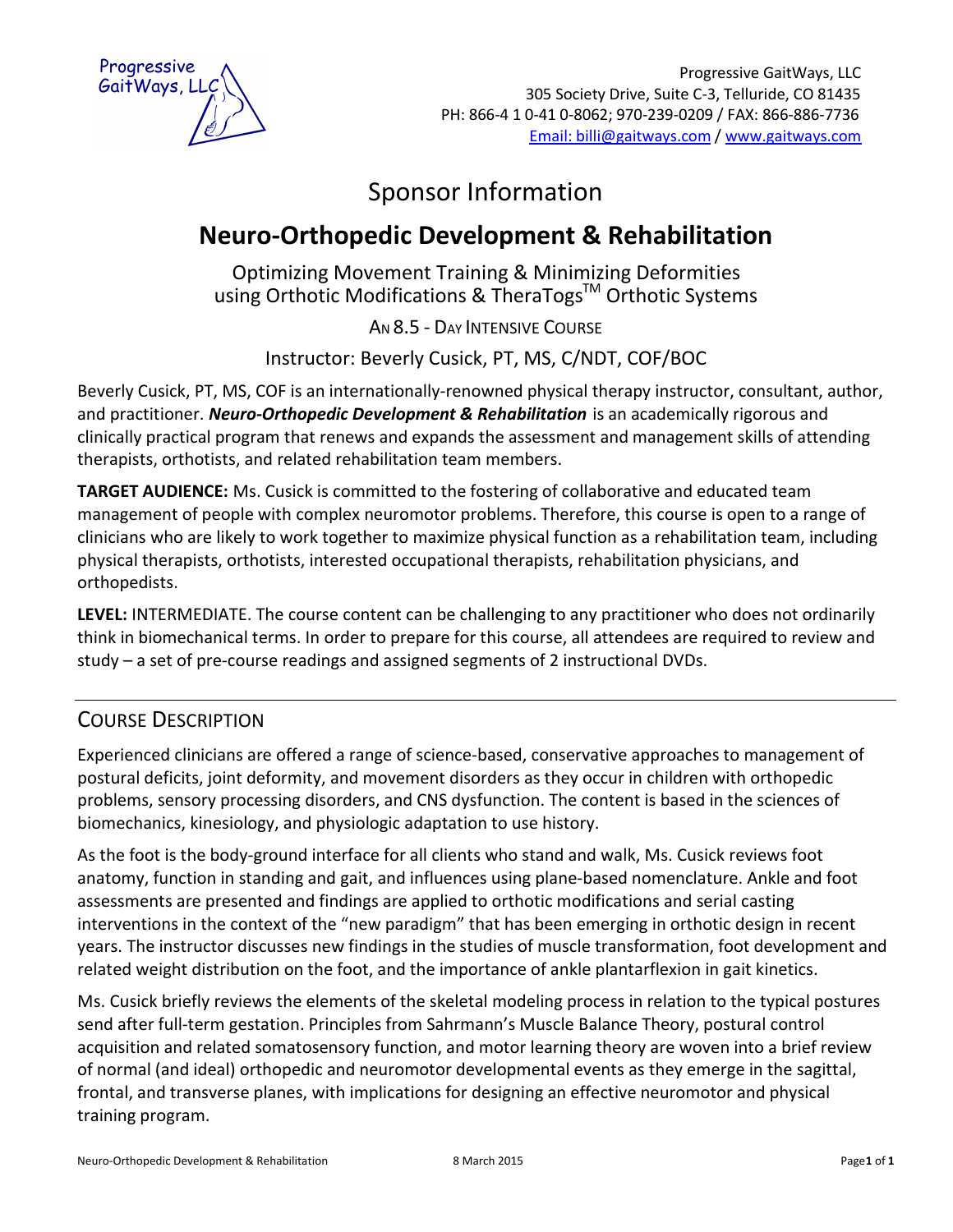These discussions provide evidence of the relationship between specific anatomic components - such as bone geometry, joint shape, and muscle extensibility (the length-tension relationship in clinical terms) - and a history of movement strategies. Videotaped case studies are presented in order to model a componentsbased, clinical problem-solving process that prioritizes recommended intervention strategies.

Seminar attendees receive a comprehensive and current set of hand-outs with extensive, topic-specific reference lists. Lab attendees receive a set of 6 assessment tools.

Attendees who choose to fulfill the qualification requirements will also be certified as TheraTogs Fitters – Levels 1 & II.

# COURSE OBJECTIVES

Upon completion of both the lecture and lab sessions, participants will be able to:

- · Relate movement-based compression strains at or under normal body weight to bone growth rate.
- · Describe and explain the closed-chain relationships between foot positions –pronation and supination – and the alignment of the lower extremities (LEs) and pelvis.
- · Name the 5 attributes of normal gait and the 3 stance-phase rockers as defined by Perry and Gage.
- · Describe the ideal foot and ankle kinematics during Rockers 2 and 3, and relate them to the attributes of normal gait and to gait kinetics.
- · Describe the mechanism underlying "internal moment" as a pathomechanical phenomenon.
- · Discuss the relationship between somatosensory input through the foot and postural control.
- · Give examples of orthotic posting in sagittal and frontal planes. Relate orthotic posting to LE closedchain function in gait.
- Describe the "swing-limb torque generator", and explain its influence on developing LE long bones and feet.
- · Relate center of body mass distribution over the base of support to muscle recruitment strategies and contracture formation.
- · Differentiate between "load' and "strain" as skeletal modeling influences, and relate them to the process of osseous maturation.
- · Define torsion, antetorsion, version, anteversion, varus, valgus, tibial slope, acetabular inlet slope, femoral angle of entry, and pelvic obliquity, and assign them to the correct cardinal planes.
- · Describe muscle and connective tissue transformation relative to a history of chronic, tonic muscle recruitment.
- · Explain why spasticity cannot cause deformity.
- · Explain the terms "dominant" and "dominated" as they pertain to muscle force couple imbalances, and describe 2 strategies for identifying each condition.
- · Discuss muscle length and related capacity for isometric contractile force generation.
- · Explain the hip joint stabilizing function of the Iliotibial Band Complex, and the influence of the presence of excessive femoral antetorsion on this function.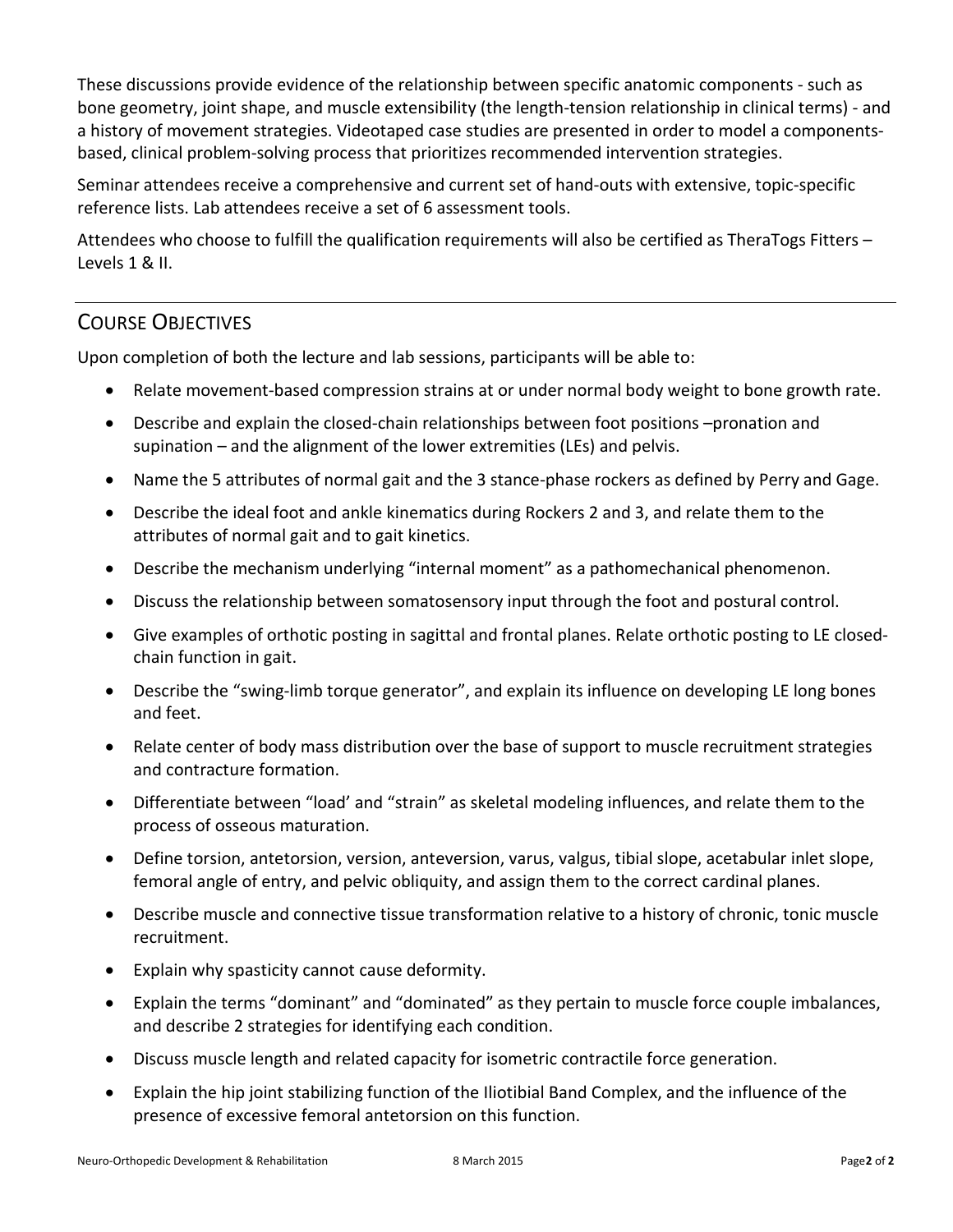- · Explain the biomechanical and kinesiologic rationales for using weight-line training and heelloading to gain LE soft tissue extensibility.
- · Explain the process that results in relative flexibility and the eventual problems. Give 3 examples of common sites of relative flexibility, and suggest orthotic and TheraTogs applications that target relative flexibility concerns.
- · Execute the musculoskeletal assessments procedures reviewed in lab sessions with enough competence to continue to practice and use them in clinical practice.
- · Demonstrate competency in donning a set of TheraTogs garments and strapping applications for improving postural alignment and scapular stability.
- · Bring foot assessment findings to an orthotic posting plan, and implement the plan by posting a shoe insole for a presented case.
- · Bring LE and postural assessment findings to the process of designing and prioritizing a rehab management plan that delivers adequate practice of improved alignment and function between therapy sessions.

# COURSE SCHEDULE

## **DAY ONE – SEMINAR & LAB • BRING LAB CLOTHES.**

- 8:15 Registration
- 8:45 Introduction
- 9:00 Review of Foot and Ankle Anatomy and Biomechanics
- 9:45 Postural Control Development Command of Body COM Orientation over the Base of Support
- 10:15 SHORT Break
- 10:30 The Somatosensory System Contributions to Balance and Walking
- 11:30 The Ideal Role of the Ankle Joint in Gait Kinetics Rockers 1, 2, and 3
- 12:00 Lunch
- 1:00 Sagittal-Plane Orthotic Posting Rationale and Strategies
- 1:45 Videotaped Ankle DFROM Assessments
- 2:00 Short Break
- 2:15 **LAB on each other:** Ankle DFROM Assessment Knee Extended
- 3:00 **LAB:** Ankle Equinus Posting / TogRite Ankle Motion-Assist Strapping Gait Training
- 4:30 Videotaped Case Presentation Max
- 4:45 Questions, discussion
- 5:00 Adjourn

We'll start every following course day at 8:30AM unless declared otherwise.

Please mark your calendars. We will start without you if you are not seated at 8:30AM.

### **We'll start promptly at 8:30AM tomorrow. Bring lab clothes.**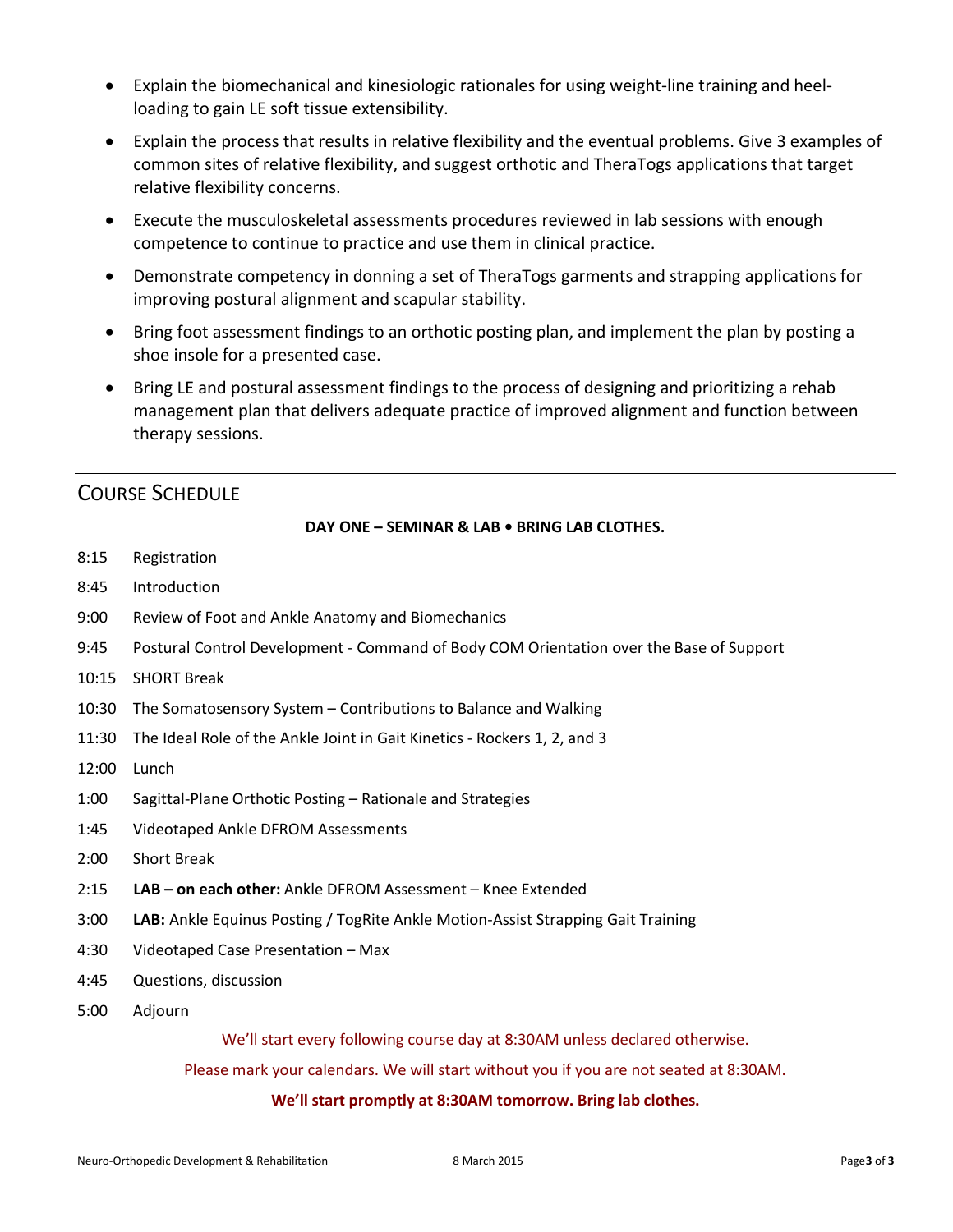#### **DAY TWO – SEMINAR & LAB •** *Bring lab clothes today.*

- 8:30 Brief review: Skeletal Modeling Mechanisms
- 9:00 Foot Assessment Pathomechanics Posting Implications and Strategies
- 10:00 SHORT Break
- 10:15 More Posting Implications and Strategies
- 11:00 Foot Development
- 12:00 Lunch Videotaped case at 12:40 (optional)
- 1:00 Name That Foot Deformity!
- 2:00 **LAB on each other:** Open-Chain Assessments of the Foot
- 3:15 SHORT Break
- 3:30 **LAB on each other**: Resume Open Chain Assessments
- 4:45 Restore classroom set-up
- 5:00 Adjourn

**We'll start promptly at 8:30AM tomorrow. Wear lab clothes for tomorrow morning lab.** 

#### **DAY THREE - LAB, WORKSHOP, & SEMINAR - AM**

- 8:30 **LAB (on each other):** Closed-Chain Foot Assessments
- 9:30 **Workshop:** Use Assessment Findings to Design Orthotic Posting
- 10:15 SHORT Break
- 10:30 **Workshop:** Review of workshop results
- 11:15 Movement Systems Analysis in Orthopedic Development Sahrmann's Contributions
- 12:00 Lunch videotaped case at 12:40 (optional)
- 1:00 Implications of Movement Systems Analysis for Foot Deformity Management
- 1:30 Development of Kinetics of Walking
- 2:00 SHORT break
- 2:15 Development of Kinetics of Walking continued
- 2:45 Neuromotor Re-ed for Gait Using Orthotic & Shoe Modifications
- 3:45 SHORT Break
- 4:30 Hypoextensibility Management Strategies
- 5:1 5 Questions and Discussion
- 5:30 Adjourn

**Homework: Read Section 16A** 

#### **DAY FOUR: MORNING**

- 8:30 Q&A –Clarifications, review
- 9:00 Serial Casting Indications, Precautions, Contraindications, Mary Weck's Contributions
- 9:45 SHORT Break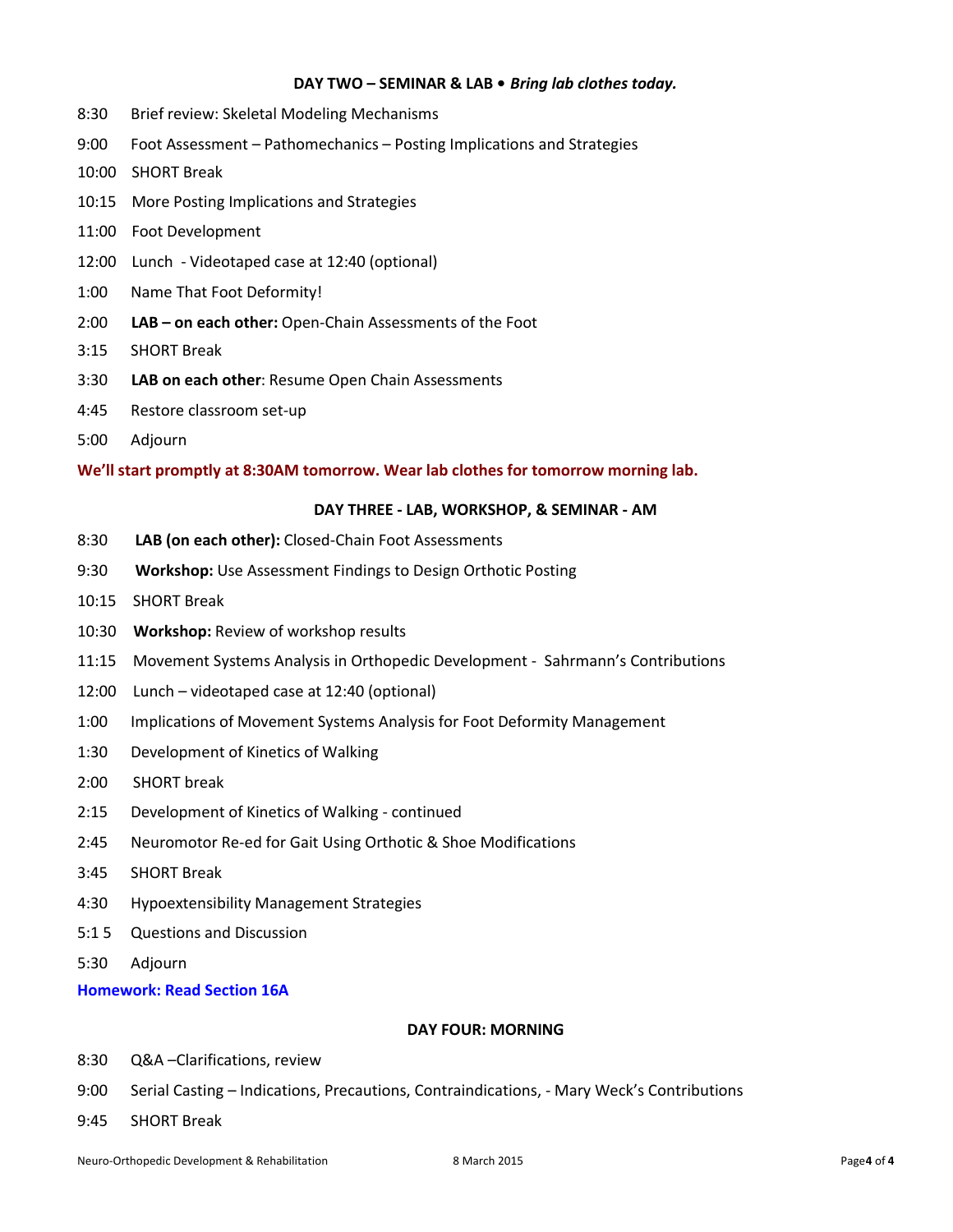- 10:00 **Live case presentation** Instructor demonstrates an orthopedic / biomechanical evaluation on a child with diplegic or hemiplegic CP, GMFCS Level I, II, or III – focus on feet & ankles & orthotic implications.
- 12:30 Lunch / adjourn

#### **DAY FOUR: AFTERNOON**

12:30 – 5:00 **Catching Our Breath** - Independent Study (Library is open) - Rest and Refresh – Practice assessments – Review or Preview your handouts - Videotaped cases available on DVD. Instructor is on site and on duty to assist.

**Tomorrow, bring shorts or stretchy slacks to wear in case any children have to cancel.** 

#### **DAY FIVE – SEMINAR & LAB**

- 8:30 Brief Review of Sagittal-Plane Developmental Changes; Biomechanical Influences of Full-Term Gestation
- 9:00 Review of Sagittal-Plane Musculoskeletal Assessments: Trunk, Pelvis, Hip
- 10:00 SHORT Break
- 10:15 Sagittal-Plane Assessments Review: Knee, Patella, Hamstring Muscle Length
- 12:00 Lunch *12:30 Bag lunch videotaped case presentation – Sensory Processing Disorder (optional) Change into shorts and prep (clean, shave) skin around the knees for patella alta taping lab.*
- 1: 0 0 **DEMO & LAB (on each other):** Patella Angle Assessment & Patella Alta Taping
- 2:30 **LAB (on each other):** Sagittal-Plane Assessments: Pelvis, 2-Joint Hip Flexor Test
- 3:15 Clean up, prep for lab with children set up stations, i-phones, androids, tools, record forms
- 3:30 **LAB:** Sagittal-Plane Assessment Procedures with Nondisabled Children 2 hours: Pelvic tilt, hip extension ROM (Sahrmann 2-joint & Modified Staheli Prone Test), hamstring length test, patella angle, ankle DFROM.
- 5:30 Clean up and adjourn

#### **Tomorrow, bring shorts or stretchy slacks for lab.**

#### **DAY SIX – SEMINAR & LAB**

- 8:30 Frontal Plane Developmental Changes and Assessments: Torso, Pelvis, Hip, Knee
- 10:00 SHORT Break
- 10:15 Hypoextensibility Management Strategies
- 10:45 **Try-on TheraTogs LAB #1** Garment Donning and Sagittal Plane Strapping Applications CTF-I exams (optional)
- 12:00 Lunch
- 1:00 **LAB (on each other):** Frontal-Plane Assessments Pelvis, Hip, Knee
- 1:45 SHORT Break
- 2:00 **LAB:** Open-Chain Foot Assessments with a different partner.
- 3:15 Prep for assessments lab with children
- 3:30 **LAB (on nondisabled children):** Frontal-Plane Assessments & Foot in Open Chain (2 hours)
- 5:30 Clean Up and adjourn

#### **Tomorrow, bring shorts or stretchy slacks for lab.**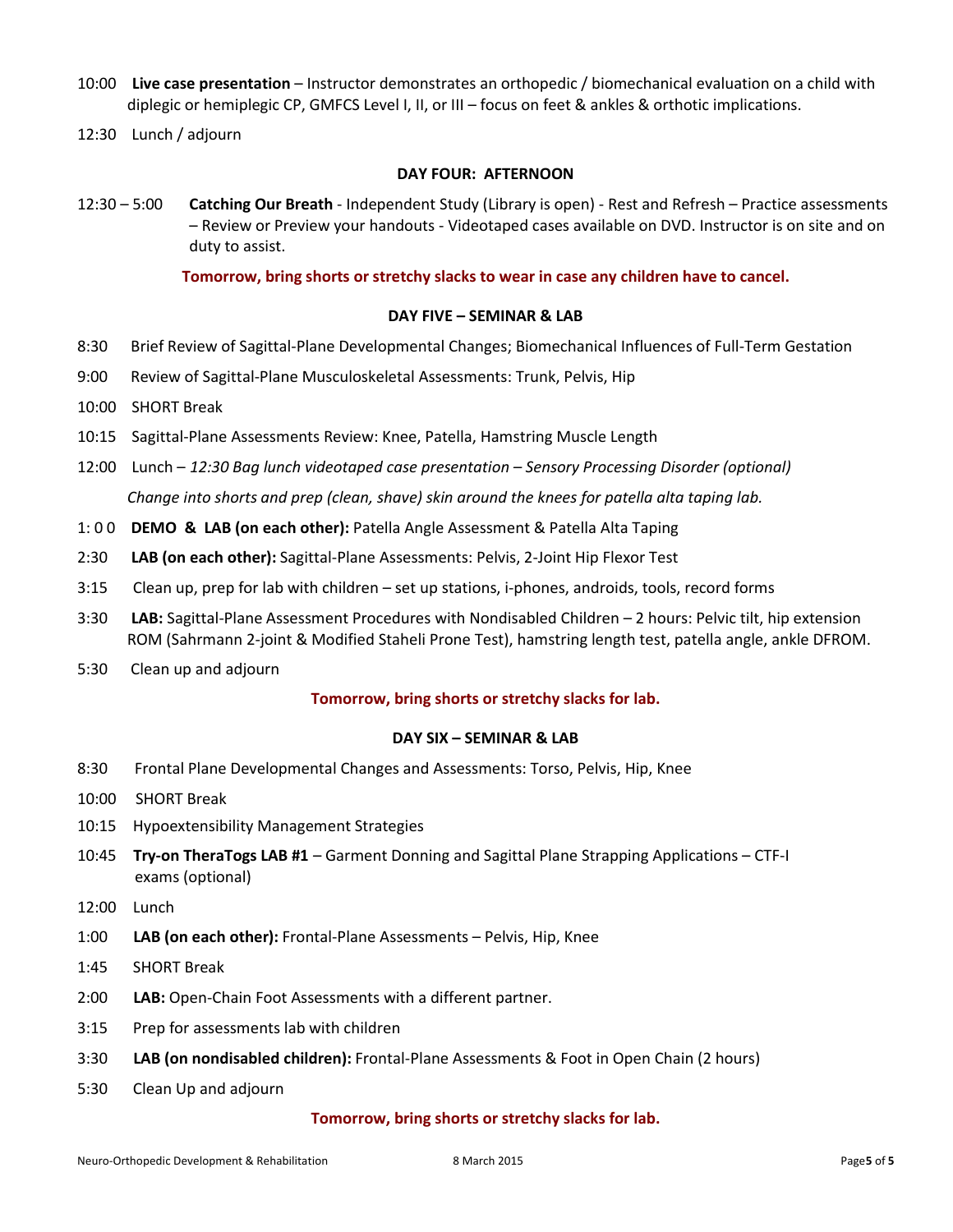#### **DAY SEVEN – SEMINAR & LAB**

- 8:30 Transverse-Plane Developmental Changes and Assessments: Torso Hip, &Femur
- 10:00 Break
- 10:30 Transverse-Plane Developmental Changes and Assessments: Knee, Leg & Foot
- 12:00 Lunch 12:40 videotaped case presentation (optional)
- 1:00 Review: Femoral anteversion & antetorsion
- 1:15 **Try-on TheraTogs LAB #2 and #3** Frontal- & Transverse-Plane Strapping Applications CTF-II exams (optional)
- 2:45 Break, prepare for next lab
- 3:30 **LAB (on nondisabled children):** Transverse-Plane Assessment Procedures & Repeat Other Procedures
- 5:30 Clean up and adjourn **We start at 9:00 tomorrow.**

#### **DAY EIGHT- WORKSHOP SESSIONS & LAB - AM**

- 9:00 **DEMO:** Videotaped Case Presentation with Review of Findings & Application to Program Planning
- 9:45 **Working Session:** Videotaped Cases In 3 small groups, attendees:
	- Sort recorded findings into orthopedic categories
	- · Propose targeted management strategies
	- · Think of & prioritize five strategies
	- · Don TheraTogs garments on a group member, and demonstrate the proposed strapping strategy
	- · Explain any proposed staging of the strapping system
- 10:30 Short Break
- 10:45 Resume Working Session 30 more minutes to prepare your presentation to the whole group
- 11:15 15-minute presentations by each group: Present the 5 management strategies, explain their selection and the

prioritized list, and show and explain your choice of orthosis and strapping plan as indicated.

- 12:00 Short Lunch
- 12:30 **LAB**: **Live Case Presentation** Attendees take turns assessing a child with CP (GMFCS Level II) until all findings are acquired.

 *Graze at will. No formal breaks are scheduled during this long session, though we will take short breaks as needed by our volunteer.* 

- 2:30 In groups of <4, review & sort findings into categories & interventions. Propose 3 strategies.
- 3:30 Undertake orthotic modification and TheraTogs trials with the child as indicated.
- 4:45 Set up for tomorrows lab, adjourn. **We start at 9:00AM tomorrow.**

#### **DAY NINE: SEMINAR & LAB**

- 8:45 **LAB:** Depending upon lab group size and assistant availability, small groups evaluate a child with CNS dysfunction & innervated muscles, GMFCS Levels I, II, or III. Full musculoskeletal assessment. Try shoe modifications if possible and TheraTogs stages 1 & 2 (at least). 3 hours
- 12:15 Questions and Discussion, complete & turn in evals to receive certificates
- 12:30 Adjourn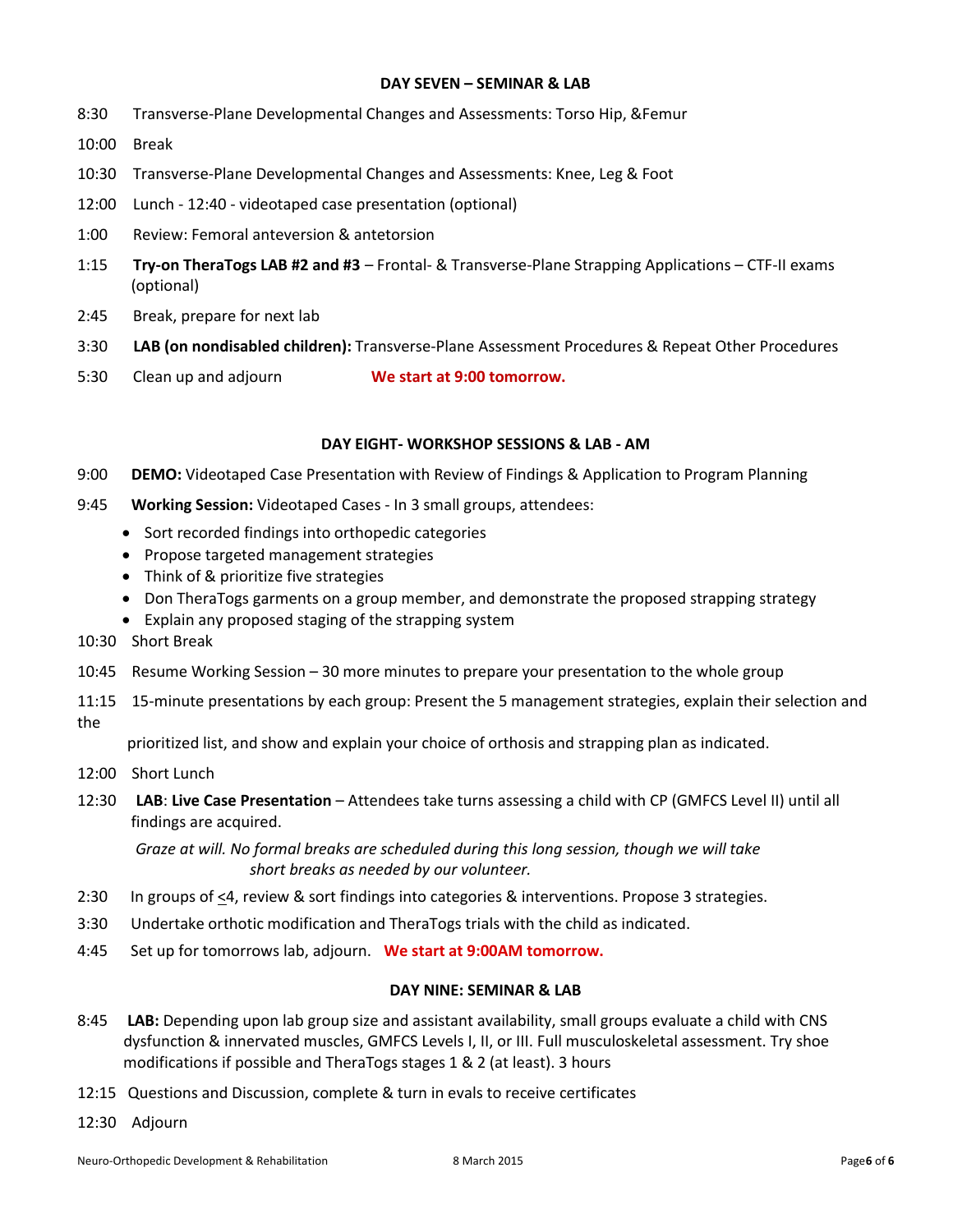# INSTRUCTOR BIO - BEVERLY (BILLI) CUSICK, PT, MS

## **EDUCATION:**

1972 - BS in PT from Bouve College at Northeastern University (Boston) in 1972, summa cum laude.

1988 - MS in Clinical and College Teaching for Allied Health Professionals - University of Kentucky in Lexington.

### **WORK EXPERIENCE:**

- · 1 year PT staff at (now) Spaulding Rehabilitation Center, Boston, MA
- 3 years PT staff and Director for UCP Center, Lawrence, MA
- · 9 years PT staff at Children's Rehab. Center (now, Kluge Center), Charlottesville, VA.
- · 3 years PT Education faculty, College of Health Related Professions at MUSC, Charleston, SC, and Director of PT Services for the Div. Of Developmental Disabilities at MUSC.
- · 1 year, consultant, Cardinal Hill Hospital's Head Trauma & Pediatrics teams Lexington, KY.
- · 4 years, assisting in the PT Department at Children's Hospital at Stanford, Palo Alto, CA.
- · 25 years in private practice.
- · 18 years President, Progressive GaitWays, LLC, Telluride, CO
- · 13 years Chief Medical Office for TheraTogs, Inc., Telluride, CO product development, training, clinical support and documentation.

### **PUBLICATIONS:**

- · Help Patients Manage Equinus Deformity. *O&P Business News*, 2011; April: 74-77.
- *· Orthotic Management of Low-Toned Children: The Earlier the Better (Co-author). O&P Edge. 2011; April: 24-29.*
- *· Serial Casting and Other Equinus Deformity Management Strategies for Children and Adults with CNS Dysfunction (2010) by Beverly Cusick, published by GaitWays.*
- *· Foot Talk (2009), a 2-hour lecture on functional foot anatomy and closed chain biomechanics, accompanied by a set of Power Point handouts of the same lecture.*
- *· Legs & Feet: A Review of Musculoskeletal Assessments* (1997, revised 2005), an instructional videotape.
- *· Lower Extremity Developmental Features* (2000), a home study monograph for the APTA's Orthopedic Section.
- *· Progressive Casting and Splinting for Lower Extremity Deformity in Children with Neuromotor Dysfunction* (1990), a full-length text.
- Several earlier editions of serial casting texts, textbook chapters, journal articles, conference proceedings, and professional newsletters.

### **CLINICAL TEACHING:**

Associate Professor for the Rocky Mountain University of Health Professions – Pediatrics Program – Provo, Utah

Guest lecturer for annual conferences of the APTA, the NDTA, and the American Academy of CP and Developmental Medicine, in the US and Canada; the ISPO Consensus Conference for Orthotics in CP; the British Association of Prosthetists and Orthotists; and the American Academy of Orthotics and Prosthetics.